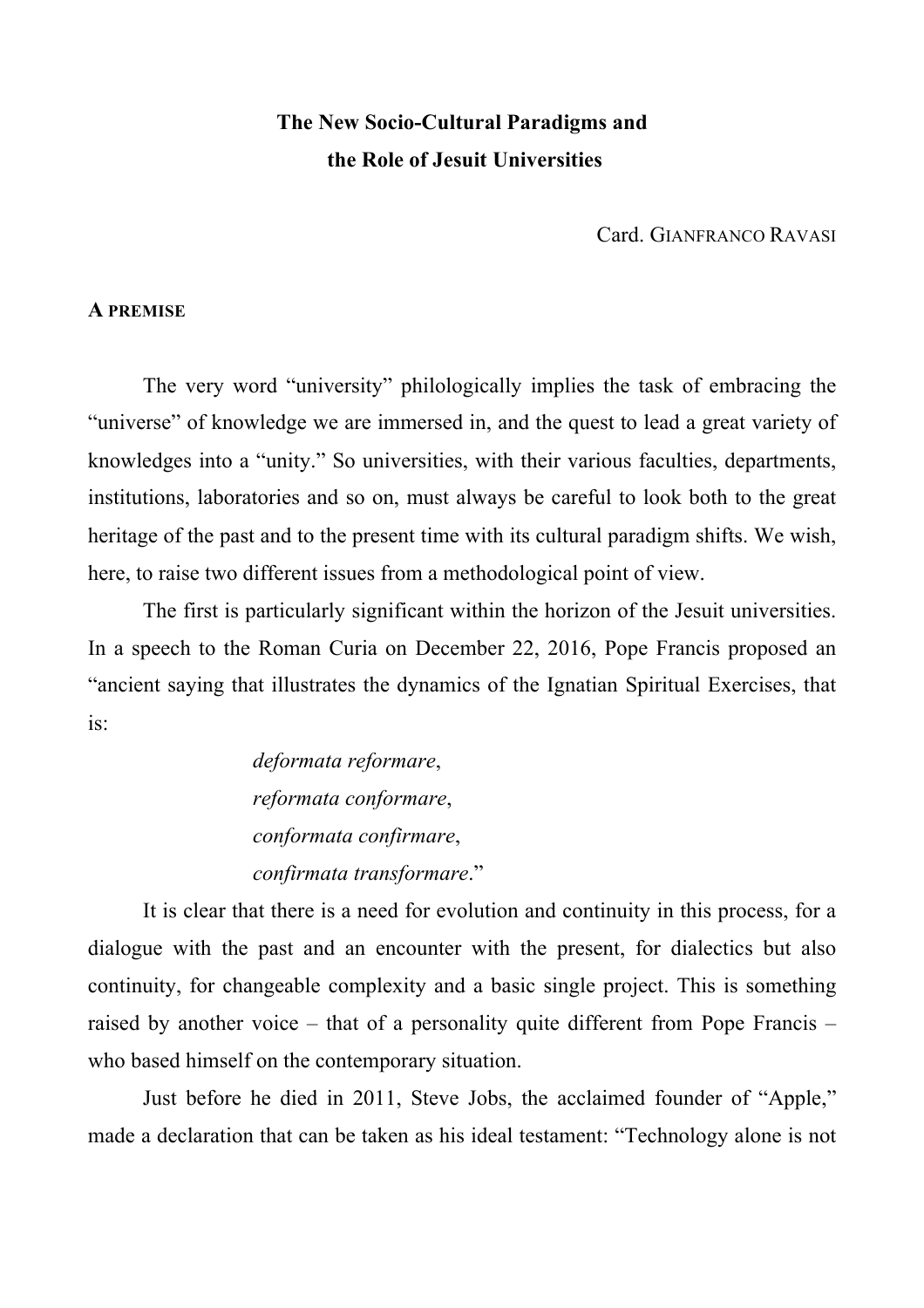enough. It's technology married with liberal arts, married with the humanities, that yields us the results that make our hearts sing." Practically, this was the symbolic synthesis of one of his earlier speeches, given June 12, 2005, at the university of Harvard. He had spoken there of the need to return to the figure of the renaissance "engineer," that is, someone capable of connecting the dots, concluding: "You can't connect the dots looking forward, you can only connect them looking backwards."

Metaphors aside, to forge ahead to the future with an ever acuter and deeper awareness of being and existing, a bridge needs to be built between the present and the past, a bridge between modernity and the classical, between the arts and the sciences, between history and technology. In *De somniis* (II, 234), Philo, the Judeo-Alexandrian thinker of the first century A.D., described the wise person as a *methórios*, that is, one who stands on the boundary between different worlds, *simul ante retroque prospiciens* (with his gaze looking both back and forward) to use the phrasing of Francesco Petrarca, another key figure of western culture and forefather of humanism. So a marriage is needed between the *humanities* and *science*, and it is notable how an acronym that reigned until recently, *STEM* (*S*cience – *T*echnology – *E*ngineering – *M*athematics) has been enlarged to *STEAM*, adding the component *A*rts.

#### **I**

## **CHANGES OF PARADIGM**

The horizon to be considered is so vast and complex that a complete and precise map cannot be constructed, as a large and constantly growing bibliography shows. In fact, compared to earlier times, the socio-cultural panorama is very mobile. For example, the so-called *millennials* have different and new characteristics compared with the youth who were born a decade before. This is reflected in the frenetic evolvement of general structural phenomena. In the following pages I wish to offer just a few reference points, offering them only as markers for a more complete consideration. Obviously, the issues concern society as a whole and are not just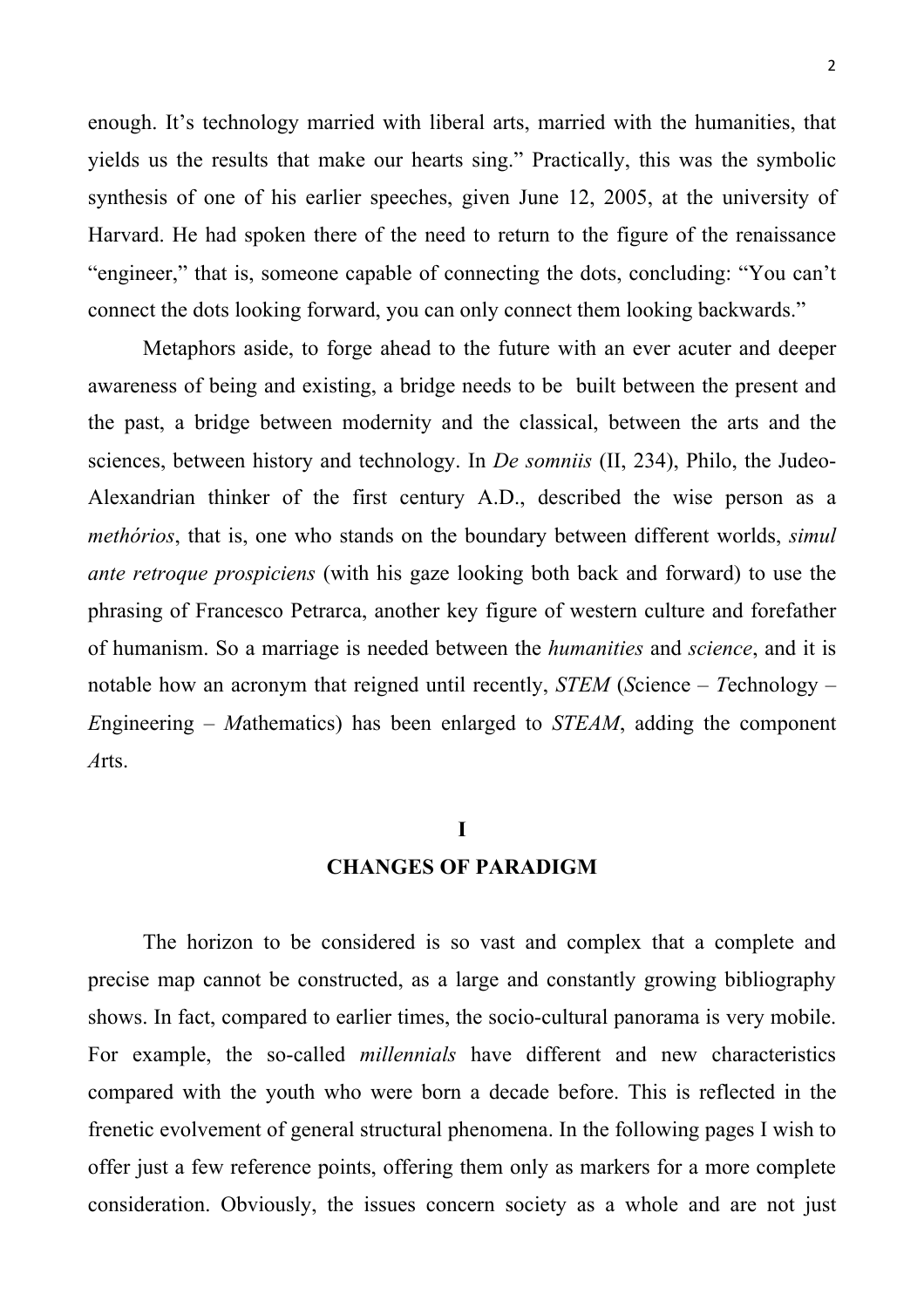matters for the young people: the youth are, however, its clearest manifestation as they have within them their "genetic" environment.

**1.** In this first general chapter I will seek to identify some socio-cultural paradigmatic changes. The first concerns the very concept of **culture** that no longer has its original Enlightenment meaning of the intellectual, aristocratic spheres of the arts, the sciences and thought, but has taken on an anthropological character that crosses all sectors of human thought and action, recovering the ancient categories of *paideia* and *humanitas*, two terms that were used in classical times to indicate culture (a word that was then unknown except in the context of "agri-culture"). So the perimeter of the concept is much wider now and embraces, for example, industrial culture, farming culture, mass culture, women's culture, youth culture and so on. It also appears under the guise not just of national and continental cultures, but also in the shared, universal languages that are a sort of new Esperanto, such as music, sport, fashion, the media.

One clear consequence is the phenomenon of *multiculturalism*, which is however a static concept marking the simple coexistence between different ethnicities and civilizations: more meaningful is when it becomes *interculturality*, a more dynamic category that presupposes a strong interaction where identities enter into dialogue with each other, even if with difficulty. This encounter is encouraged by the ever more prevailing urbanism. The positive osmosis between cultures comes with an array of opposing problems. On one side there is syncretism and the "polytheism of values" that breaks up the identity canons and personal ethical codes; on the other side there is the reaction in fundamentalisms, nationalisms, populisms, localisms (in fact, people now speak of a "glocalization" that undermines the still more powerful globalization).

**2.** The erosion of cultural, moral and spiritual identities and the very fragility of the new ethical-social and political models, the change and acceleration in the phenomena, and their almost air-like fluidity (codified in the symbol of liquidity prospected by Baumann) evidently impact *anthropology* itself, particularly as far as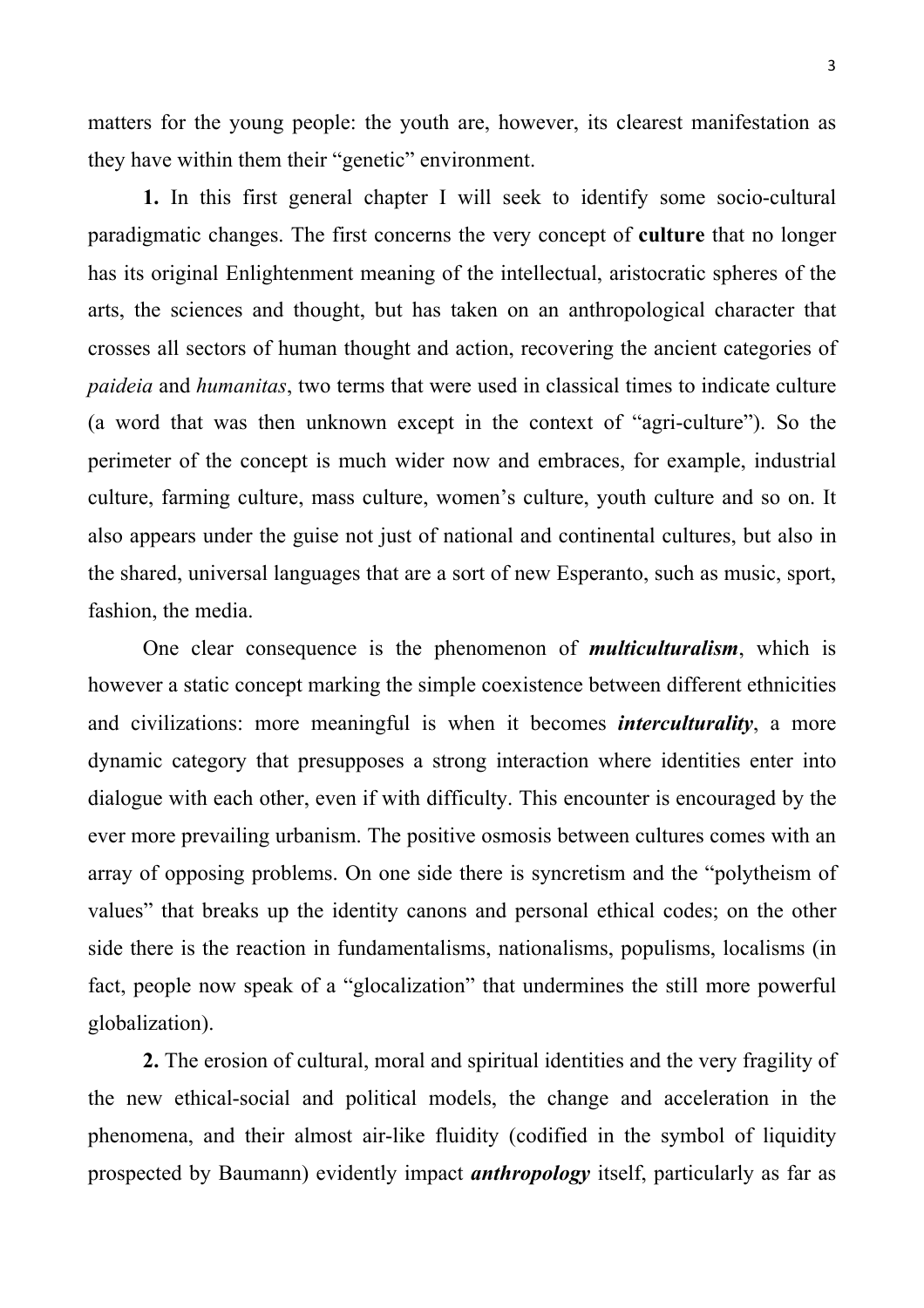the young are concerned. The theme is obviously complex and allows for much analysis and many perspectives. I would point merely to the phenomenon of the fragmented self, tied to the primacy of the emotions, to what is more immediate and gratifying, to the lineal accumulation of things rather than to seeking a deeper meaning. Society, in fact, seeks to satisfy all needs but it also douses the great desires and eludes the broader projects, thereby creating a state of frustration and especially a lack of trust in the future. Personal life is full of consumption yet empty, faded and even spirituality extinct. So narcissism flourishes with the self-referentiality that has various symbolic emblems like the selfie, the earphones, or even the herd of the likeminded, the disco, or fixation with one's own image. But there is also an antithetical offshoot in radical rejection that is expressed through protest for and of its own sake, or brutal bullying, or the verbal and iconic violence on the screens of the social networks, or in generalized indifference, or even descent into drug abuse or suicide in the young.

**3.** So we see configured here then a new phenotype of *society*. To give an example – referring the reader to the endless sociological data – I would offer a synthesis through a remark of the philosopher Paul Ricoeur: "We live in an era when the bulimia of the means corresponds to the atrophy of the ends." What dominates, in fact, is the primacy of the instrument over the meaning, especially if it is ultimate and global. We can think of the prevalence of technology (the so-called "technocracy") over science; or the dominion of finance over the economy; of the growth of capital rather than productive and working investments; the excess of specialization and the absence of synthesis – in all fields of knowing, including theology; to the mere management of the State compared to a real political project; to the virtual instrumentalization of communication that substitutes for personal encounter; to the reduction of relations to mere sexuality that marginalizes and finally suppresses eros and love; to the excess of religious devotion that weakens rather than nourishes an authentic faith, and so on.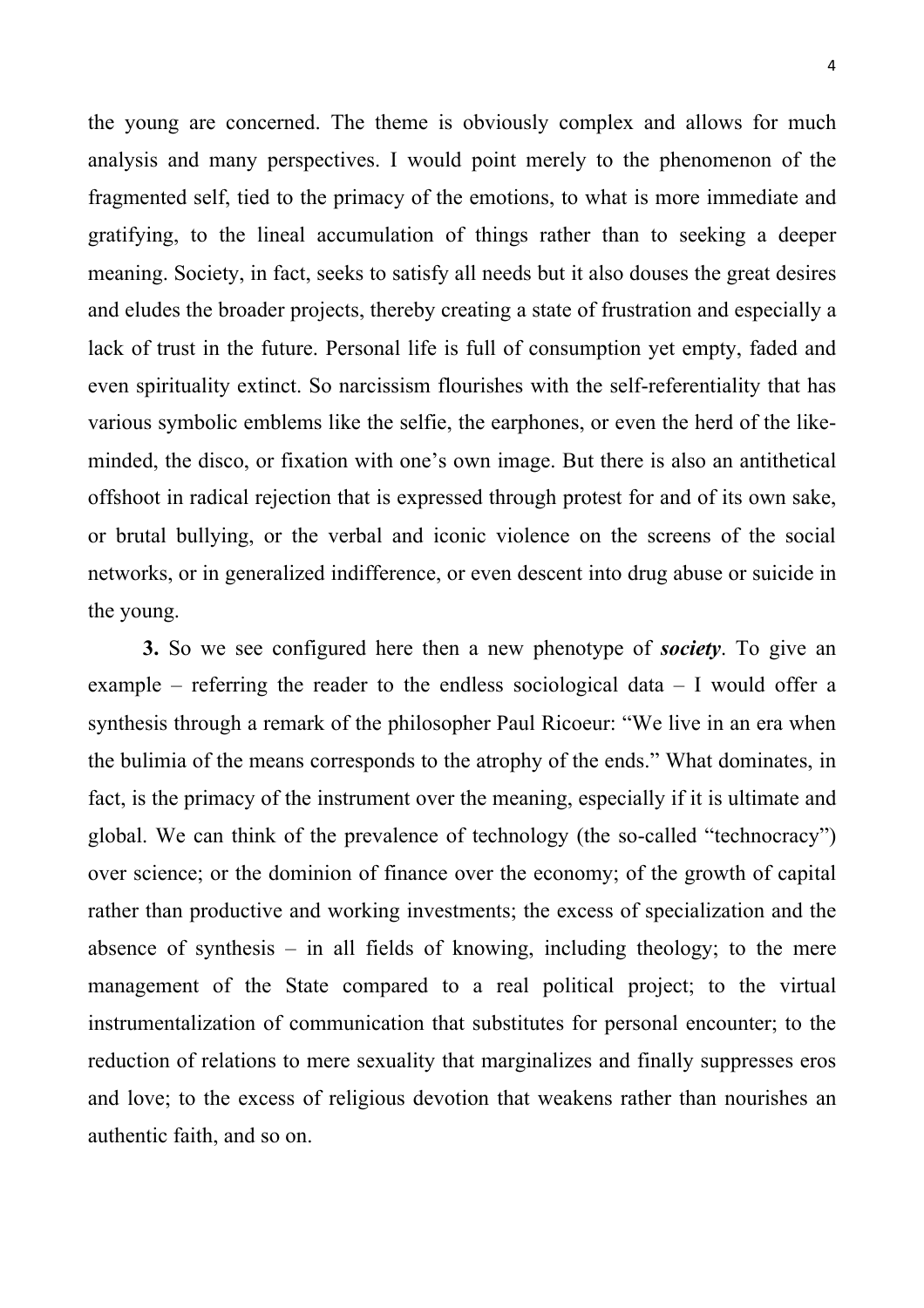**4.** Another "social" example that anticipates a more specific argument that I will develop below is seen in a well-established phrase: "There are no facts, only interpretations," an affirmation that brings in the fundamental theme of *truth* (and also "human nature"). Philosopher Maurizio Ferraris, who studied its social consequences in his essay *Postverità e altri enigmi* (Post-truth and other enigmas – Mulino 2017), comments: "This is a powerful phrase full of promise about the primacy of interpretation, for it offers as a prize the most beautiful illusion: that of always being right, regardless of any denial." Think of how the most powerful politicians today do not hesitate to hold onto their interpretations and post-truths as instruments of government, spreading them so as to make them appear "true." Ferraris concludes: "What would the world be – or even simply a democracy – where the rule is accepted that there are no facts, just interpretations?" Especially when such *fake news* is fruit of a deceptive manoeuvre pushed through the virtual arteries of the information networks?

**5.** Finally, a fleeting reference to the *religious question* is needed. "Secularity" is a typical value of Christianity based on the Gospel axiom "Give to Caesar what is of Caesar, to God what is of God!" and also on the Incarnation which does not cancel out the *sarx* (flesh) for the sake of a spiritualistic gnosis. For this reason, no theocracy or ierocracy can be Christian, nor can sacred fundamentalism, notwithstanding the repeated temptations to follow that road. There is, however, a "secularism" or "secularization" – a widely studied phenomenon, see for example the massive and famous work *A Secular Age* by Charles Taylor, from 2007 – that opposes clearly any coexistence and living together with religion. And this takes place along various routes: I will allow two of the more subtle ones to emerge (explicit persecution is certainly the most evident but it is present in limited areas).

The first is so-called "*apatheism*," that is religious apathy and moral indifference for which whether or not God exists is irrelevant, and the ethical categories are foggy, interchangeable and subjective. This is well-described by Pope Francis in *Evangelii Gaudium*: "Priority is given to the outward, the immediate, the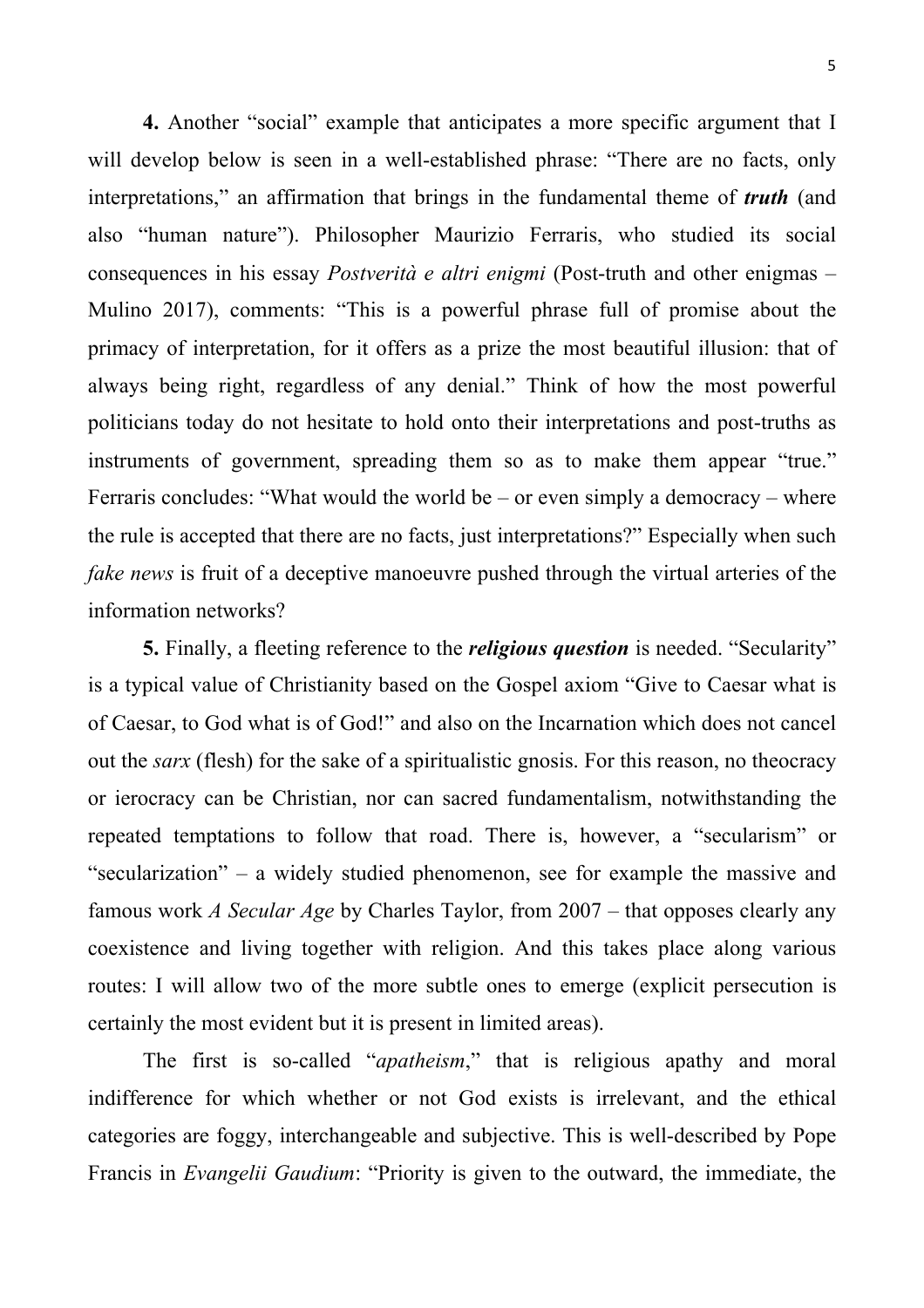visible, the quick, the superficial and the provisional. What is real gives way to appearances… There has been an invasion of ways of thinking and acting proper to other cultures which are economically advanced but ethically debilitated" (no. 62). The Pontiff introduces the second route connecting it to the previous one: "It tends to reduce the faith and the Church to the sphere of the private and personal. Furthermore, by completely rejecting the transcendent, it has produced a growing deterioration of ethics, a weakening of the sense of personal and collective sin, and a steady increase in relativism. These have led to a general sense of disorientation" (no. 64).

I underline the first phrase of the papal declaration: it confirms the idea that religiosity is just an interior and personal spirituality, an experience that needs to be relegated to clouds of incense and flickering candles in the sacred space of the temples, separated from the hustle and bustle of the public square. These two aspects of the "new atheism" certainly do not exclude the presence of a more conservative atheism that is still tied to critical and sarcastic attacks (by Hitchens, Dawkins, Onfray, Odifreddi and so on), or the figure of the so-called *nones*, who deny all religiosity, but then paradoxically entrust themselves to pagan rituals...

**6.** These are just some analytical markers concerning the phenomena that also become pastoral challenges and touch on further important themes such as the concepts of "human nature" and "truth" as already mentioned. They also bring in gender and issues raised by ecology and sustainability (see *Laudato Si'*), which young people are particularly in tune with, or the impact of the economy that is focused on a finance that creates enormous accumulation of capital but also its "virtual" fragility, generating serious social crises and, consequentially, the scourge of unemployment and poorly paid under-employment. We think too of more specific themes such as the connection between aesthetics and culture, particularly the place of new musical languages for the young people and, more generally, the link between art and faith.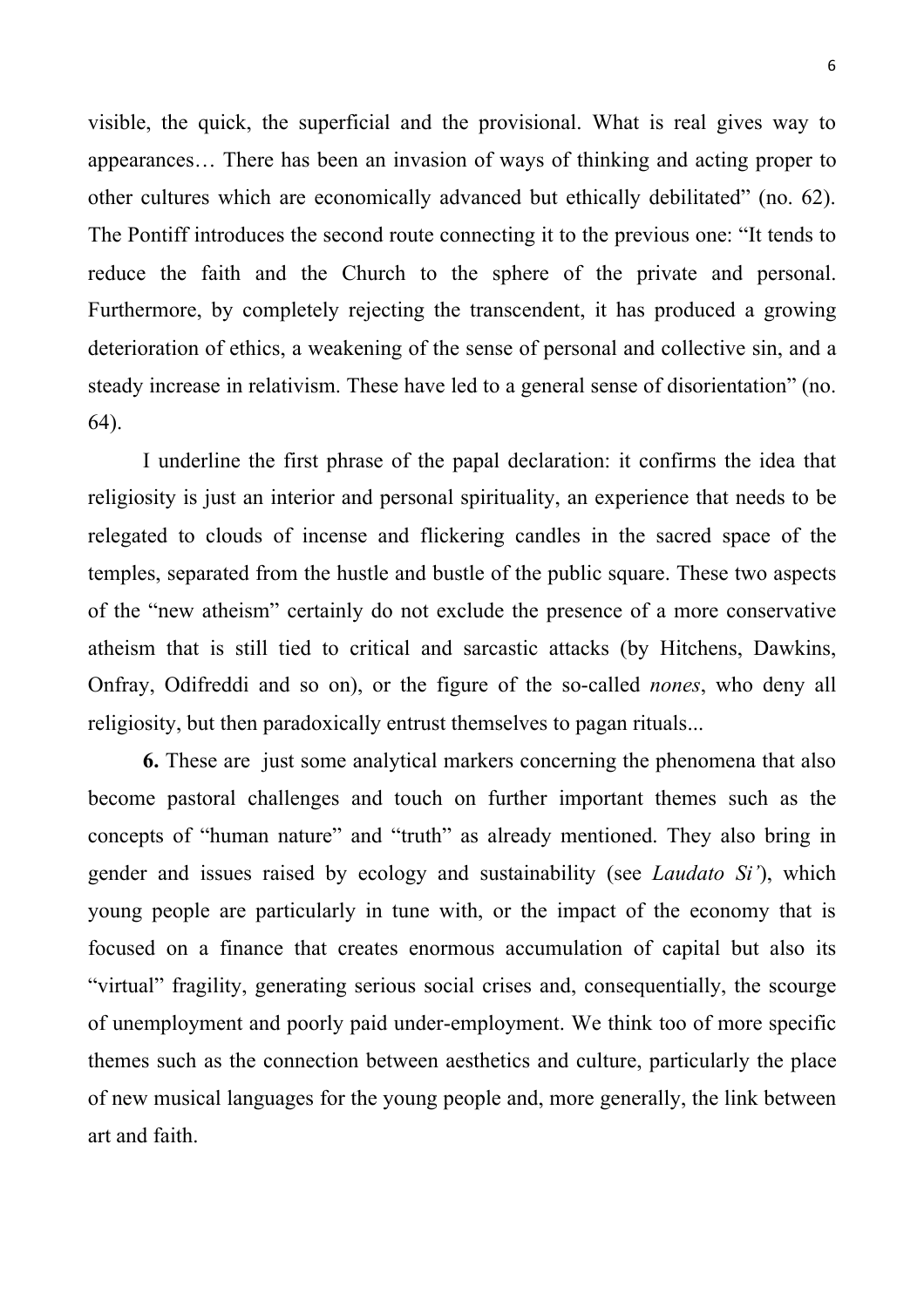It is important however to reiterate that attention to socio-cultural paradigms should never be an act of mere complaint, nor should we fall for the temptation to retreat into sacred oases, looking nostalgically to a mythical past. The world we live in today is full of ferment and challenges to the faith, but it also contains great human and spiritual resources which young people often possess: suffice it to mention the lived-out solidarity, volunteering, universalism, desire for freedom, curing of many diseases, the extraordinary progress of science, and young people's requests for authentic witness from religions and politics and so on. But this is another very important chapter to be written in parallel to what I have traced so far and goes beyond the limited task I have set myself.

So let us try to shrink the vast and multifaceted horizon mentioned so far and introduce two itineraries to consider as cornerstones of the contemporaneous world: these are science and communication. These are the roads that the young people follow enthusiastically, convinced that the real responses to their many needs are to be found there. These are, in fact, fascinating paths, even if they are only just being opened up. They are able to create genuine revolutions. Considering the complexity of these two pathways and their positive or negative impact on society and on anthropology, I will offer a longer interpretation, even if it remains incomplete.

#### **II**

## **SCIENCE AND ANTHROPOLOGY**

### **Genetics and DNA**

We enter here an open-ended territory that is in a constant state of evolution, where questions continue to multiply. This is the horizon of contemporary science that raises new challenges for anthropology. It redesigns its bases and uncovers the secret phenomena of human nature. And especially it presents itself to the eyes of the youth as being able to offer the only true responses and create a better future. We will evoke three fundamental spheres: genetics with DNA, neurocognitive sciences, and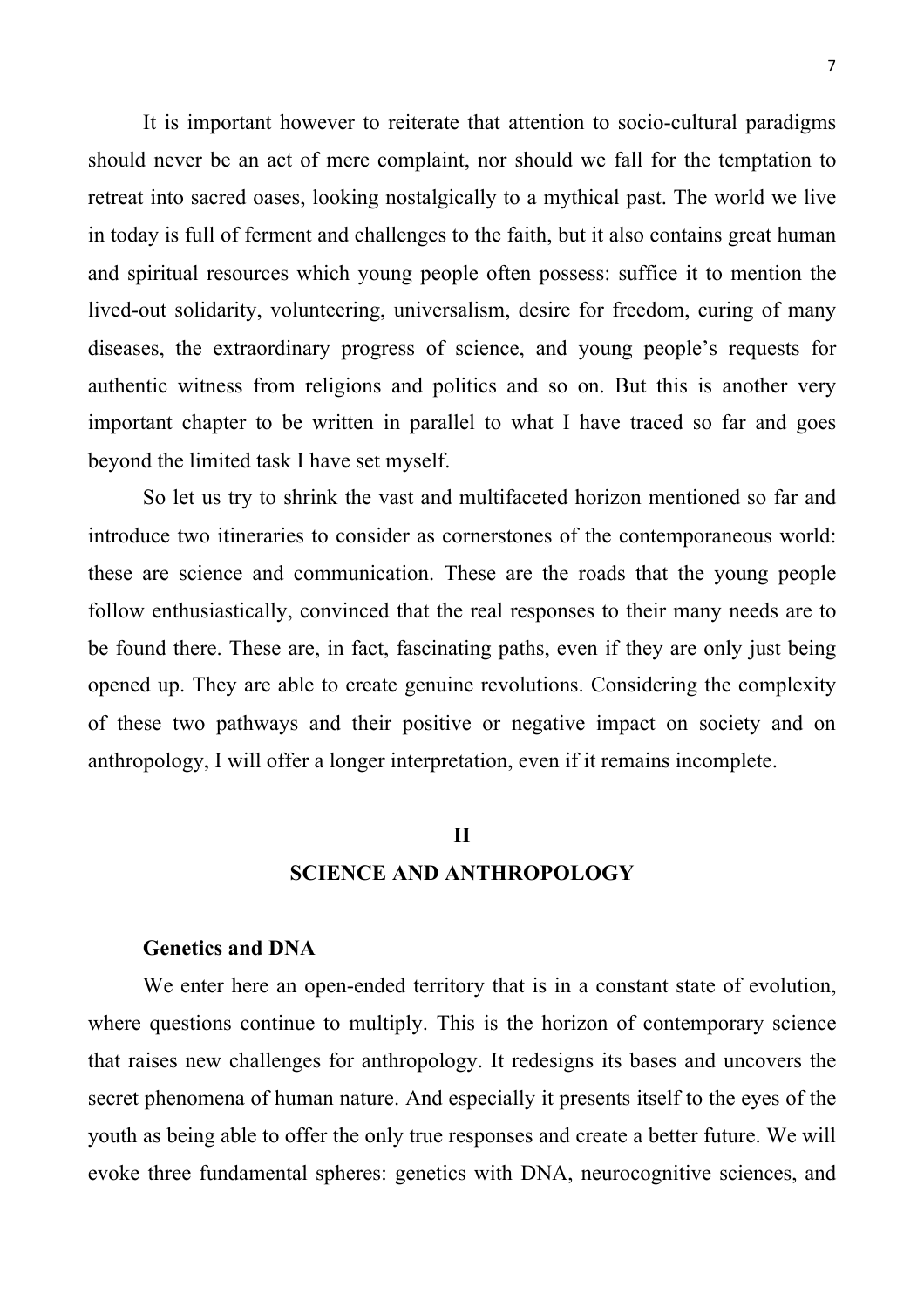artificial intelligence. Above all the discovery of DNA and its flexibility – and even its mutability – has registered different outcomes: on one hand, research aimed at eliminating pathologies has been developed; but on the other hand, genetic engineering is invoked to improve and change the anthropological phenotype envisaging a future with a radically modified human genome. It is in this final perspective that the still confused panorama of trans-humanism and post-humanism unfolds.

The manipulation of DNA generates an articulated delta of issues of various types – for now futuristic – beginning with the basic one of the human species itself: Will these new anthropological phenotypes still be classified in the genre of *homo sapiens sapiens*? What socio-cultural consequences will be produced by the inequality between "normal" human beings and those strengthened by genetic modification? Does a specific social and ethical identity need to be developed for these "new" people? But the questions are even more turbulent at the theological level: Are these interventions at the heart of human life compatible and so justifiable with the biblical vision of the human person as lieutenant or deputy or "image" of the Creator? Or are they to be classified under the original sin of wanting to be "like God," in an act of Adamic hubris, as judged in chapter 3 of Genesis?

## **The neuro-cognitive sciences**

A further sphere where research is pushing ahead decisively is that of the neurosciences. In the platonic-Christian tradition, mind/soul and brain belong to different levels, one metaphysical, the other biochemical. The Aristotelian-Christian concept, while maintaining a substantial autonomy of mind from cerebral matter, admits that the latter is an instrumental condition for the exercise of spiritual and mental activities. A model of nature that is more "physicalist" and spread out in the contemporary horizon does not hesitate – even on the basis of evolutionary theory – to reduce the mind and soul radically to a neuronal statistic, even if it is impressive in and of itself: our brain weighs just 120-180 grams and contains a galaxy of a hundred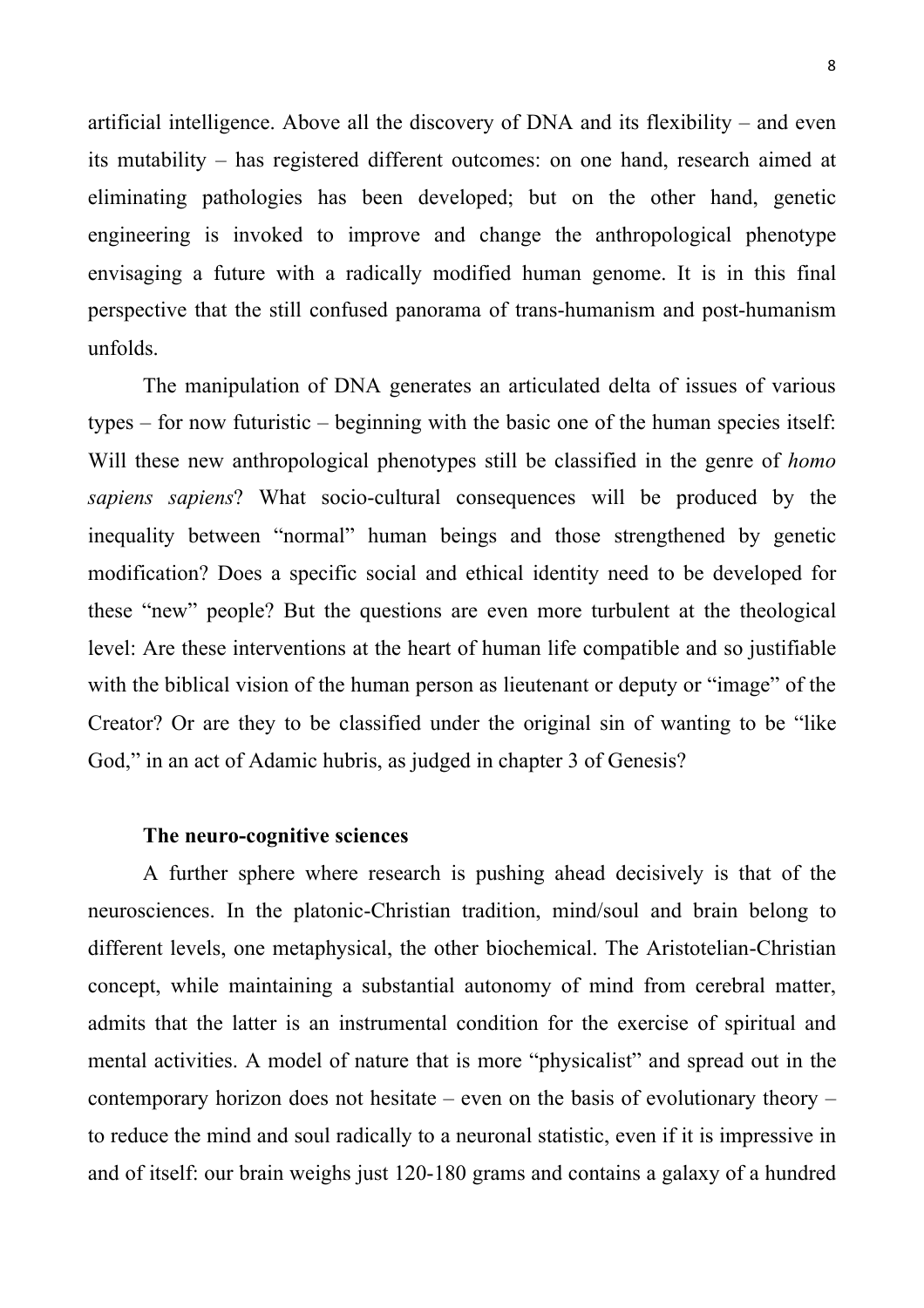billion neurons, as many stars as there are in the Milky Way. They communicate with each other through a system of connections called "synapses" that number around a million billion, with a potential interactive combination of around  $100^{300}$  (one hundred to the power of three hundred)! So the temptation to confine each cognitive act to this level is understandable.

Faced with this amount of complexity, I simply underline that human identity comes into play here with its essential element in the brain-mind (however the connection is seen) so that any structural intervention there moves us toward a redefinition of the human being. The sequence of philosophical-theological-ethical problems then is lengthened exponentially. Where, in such an approach, do we place the will, conscience, liberty, responsibility, decision, the calibration between external and intrinsic impulses, the interpretation of information that has been acquired and especially the origin of thought, of symbol, of religion, of art, and, in the final analysis, of the "self"?

## **Artificial intelligence**

This path leads us seamlessly to a third horizon that is equally impressive and fragile, that of the "thinking machines," that is, artificial intelligence. Currently, robotics is generating machines that are more and more autonomous. Undoubtedly there are positive effects in the field of medicine, productivity, management and administration. But it is in this final sector that questions are raised about the future of work that is conceived in the classical and biblical vision as a component of hominization itself (as in "cultivate and take care of" and "give a name" to living and non-living beings). The possibility of social unbalance should not be optimistically excluded, especially if a privileged class is formed of those inventing, programing, and owning such machines.

The issues become perhaps more urgent on the anthropological side, given that already today some machines have a clear ability to "own" their words, so creating information autonomously. Then there is the more important ethical side. Which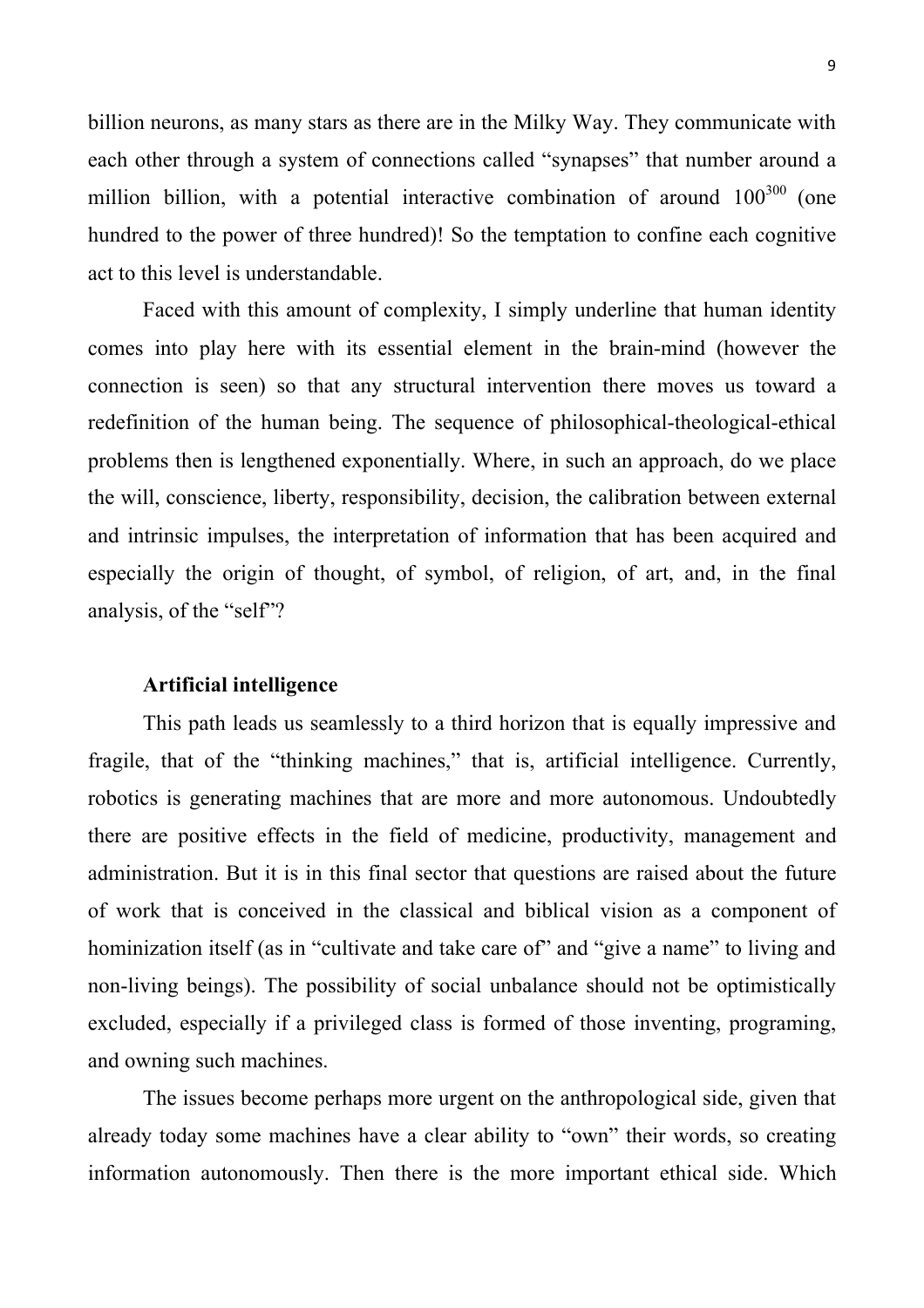moral values can be programmed into the algorithms that lead the thinking machines in decisional processes faced with the situations they encounter and where they have to make decisions that influence the life of human creatures?

There is concern particularly about so-called *artificial general intelligence* or *Strong AI* whose systems are programmed for an autonomy of machines up to the point of improving and recreating by themselves their own set of abilities, so as to reach a state of "self-conscience." This is something that sci-fi novelists and screenwriters have liberally portrayed, but that are now being tried out and have met with the clear and alarming reaction of some scientists such as the recently deceased Stephen Hawking, who stated: "Development of full artificial intelligence could mean the end of the human race… Artificial intelligence will go on alone and will redefine itself at an increasingly fast pace. Human beings, limited by slow biological evolution, might not be able to compete and will be superseded."

Others are more optimistic about this development for they look with trust to the future as being marked by the primacy of the human person. In fact, as happens for genetics and the neurosciences, so too the new technologies can transform our physical and intellectual abilities to overcome our current limits. Something of the kind can be glimpsed in the fusion between human organisms and technological elements, like the implanting of chips to strengthen memory and intelligence of an individual or strengthen the abilities of some organs, like the eye (the cyborg). More problematic is the *download* of the human brain to a digital system or the transferal of a digital system into the brain so as to eliminate its limits... Actually, it is natural to react with some apprehension at these leaps ahead, especially when we see the first uncontrollable consequences, such as the surprising case of two Facebook robots, humanly called Alice and Bob, at its Memlo Park HQ in California. In 2017 they had a "conversation" but with a language their programmers could not understand.

To conclude, to date the distinction seemed clear between a machine with artificial intelligence and a human person (even if at the European level there is a paradoxical notion of introducing an "electronic personality"!), following the idea of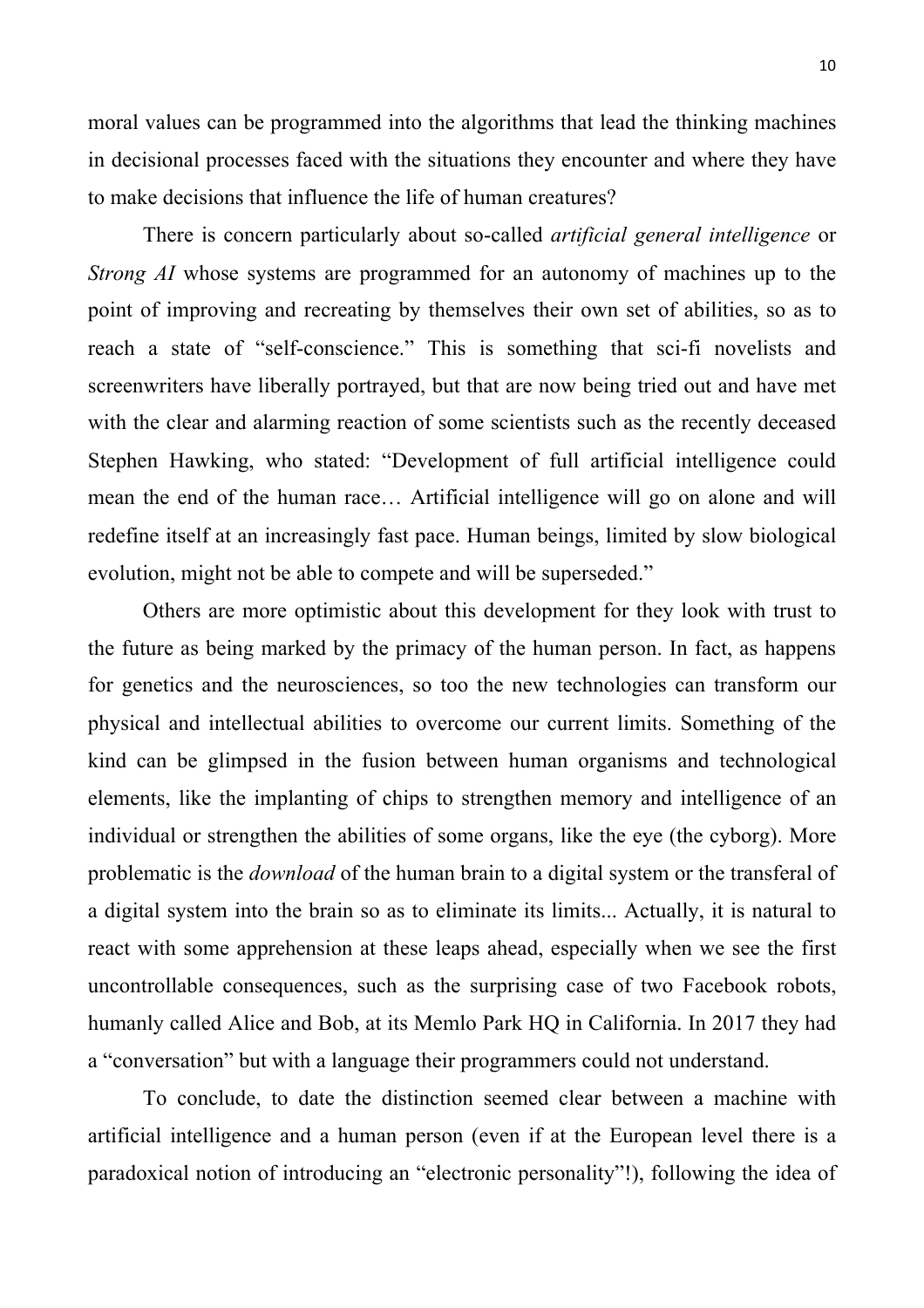the U.S. philosopher of language, John Searle, that computers have the syntax but not the semantics. In practice, they don't know what they are doing. But so-called "Strong Artificial Intelligence" looks to cross this demarcation line with the arrival of machines that are not only thinking but also self-conscious, positing a future that remixes the cards and requires new attention, questioning, and also demythicizing.

# **III**

## **THE INFOSPHERE**

#### **From social relations to social media**

The second itinerary followed by culture and contemporary society is so important in its consequences that, for some, it has created a new anthropological phenotype, seen as a prelude to a post-human one. I am thinking here of the influence of the mass media and the move from social relations to social media. Our horizon is shifting radically. On one side there is the traditional *social* world made of a "warm" web of real and direct relations, where the good and the bad, the true and the false, the right and the wrong, love and hate and so on, kept their identity and there is a consequential dialectic. On the other side we now have the new world of *social* media where there is a "cold" network of virtual relations, where reality evaporates and categories are mixed, creating a shapeless info-narrative swamp where we see emerging the excesses, the shocks, the explosions, the great bubbles. Yet it remains an essential instrument for relational interconnection.

In this perspective, human physiognomies alter and change the very reality of the "person." In traditional philosophical understanding this latter term indicated a precise, concrete, configured, nominated identity. Now the same term paradoxically returns to the original Latin meaning of "mask": think of the use of phantom nicknames or the narrations present in Facebook that offer "faces" that are often pretend and artificial. Luciano Floridi of the University of Oxford, one of the best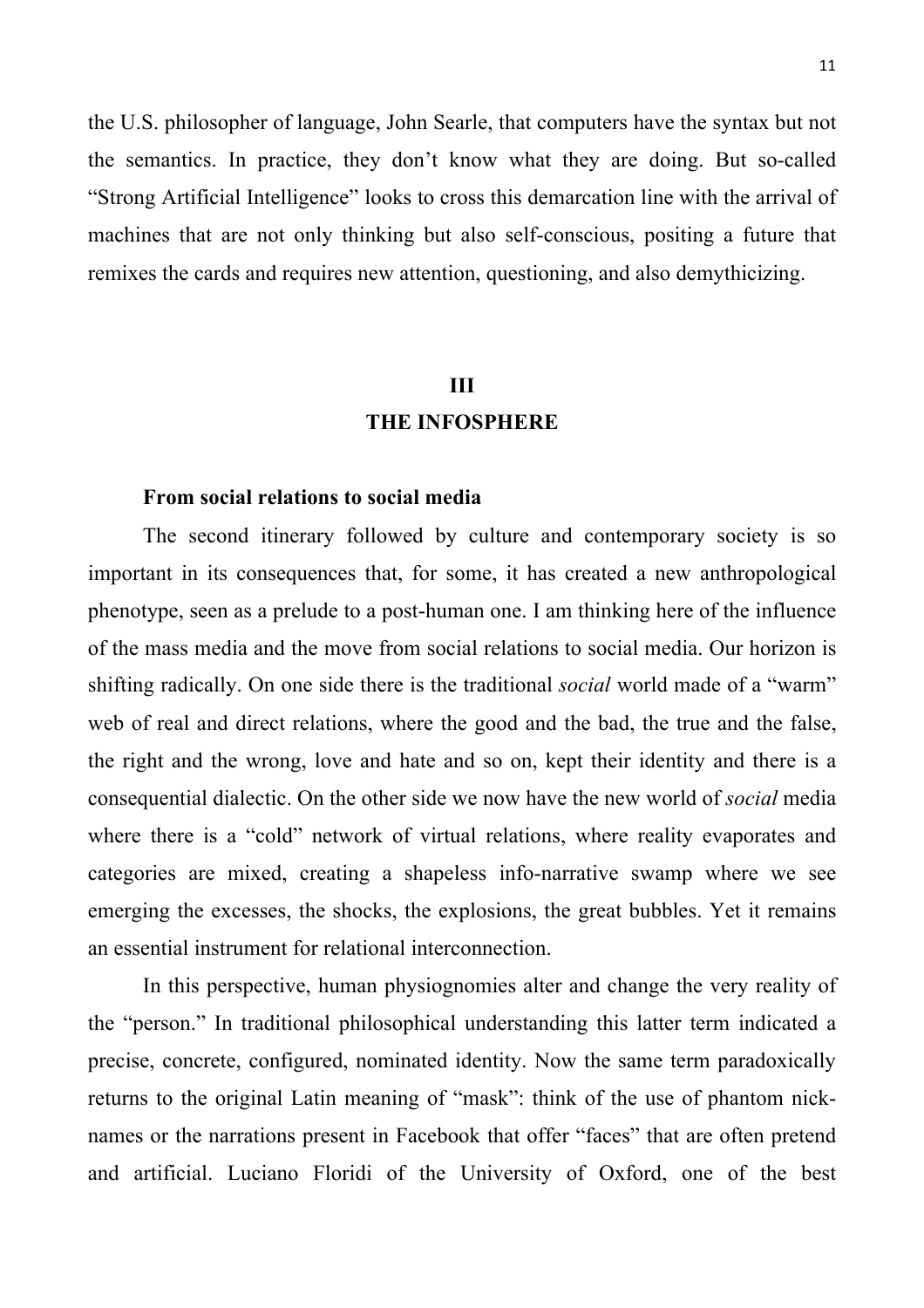contemporary "digital" philosophers, has captured acutely this phenomenon with his work *Quarta rivoluzione. Come l'infosfera sta trasformando il mondo* (The Fourth Revolution. How the Infosphere is Transforming the World, Cortina, Milan 2017). After the previous great developments in history and in modern science, that is the three anthropological revolutions – the Copernican, the Darwinian and the Psychoanalytic – we now have the Information-Technology revolution that manages to change the global reference points of democracy itself, not just of culture.

Analysis of the current infosphere is now carried out by a significant number of essays and research projects. Here too I limit myself to offer just some initial pointers. Everybody is now familiar with the early steps of such analysis led by Marshall McLuhan with his considerations on the counterpoint between content and communication with the now abused, stereotyped axiom that "the medium is the message" for which, as the Canadian scholar remarked in one of his essays in *Mechanical Wife* (1951), "today the models of eloquence are no longer the classic ones but the publicity agencies." They manage to shape the message so well that "today's Little Red Riding Hood would want to be eaten by the wolf."

But we have gone on much further. In fact the most important sign of the change in direction concerning the equilibria between content and communication – a change that the American sociologist John Perry Barlow years ago compared to the discovery of fire in the history of civilizations – lies in the fact that communication is now no longer a *medium* similar to a prosthesis that augments the functionality of our senses allowing us to see or hear at greater distance. Instead, it has become a total, global, collective *environment*, an atmosphere that you cannot not breathe, even if you are under the illusion that you are outside the *infosphere*.

In this way today's communication no longer delineates an "extension of ourselves," as McLuhan understood it (*The Extension of Man* was the subtitle of his 1964 essay *Understanding Media*) but the move to a new "human condition," a new anthropological model whose features are commanded by this all-comprehensive reality whose ruling banner is the Internet. Even Galileo thought that visual ability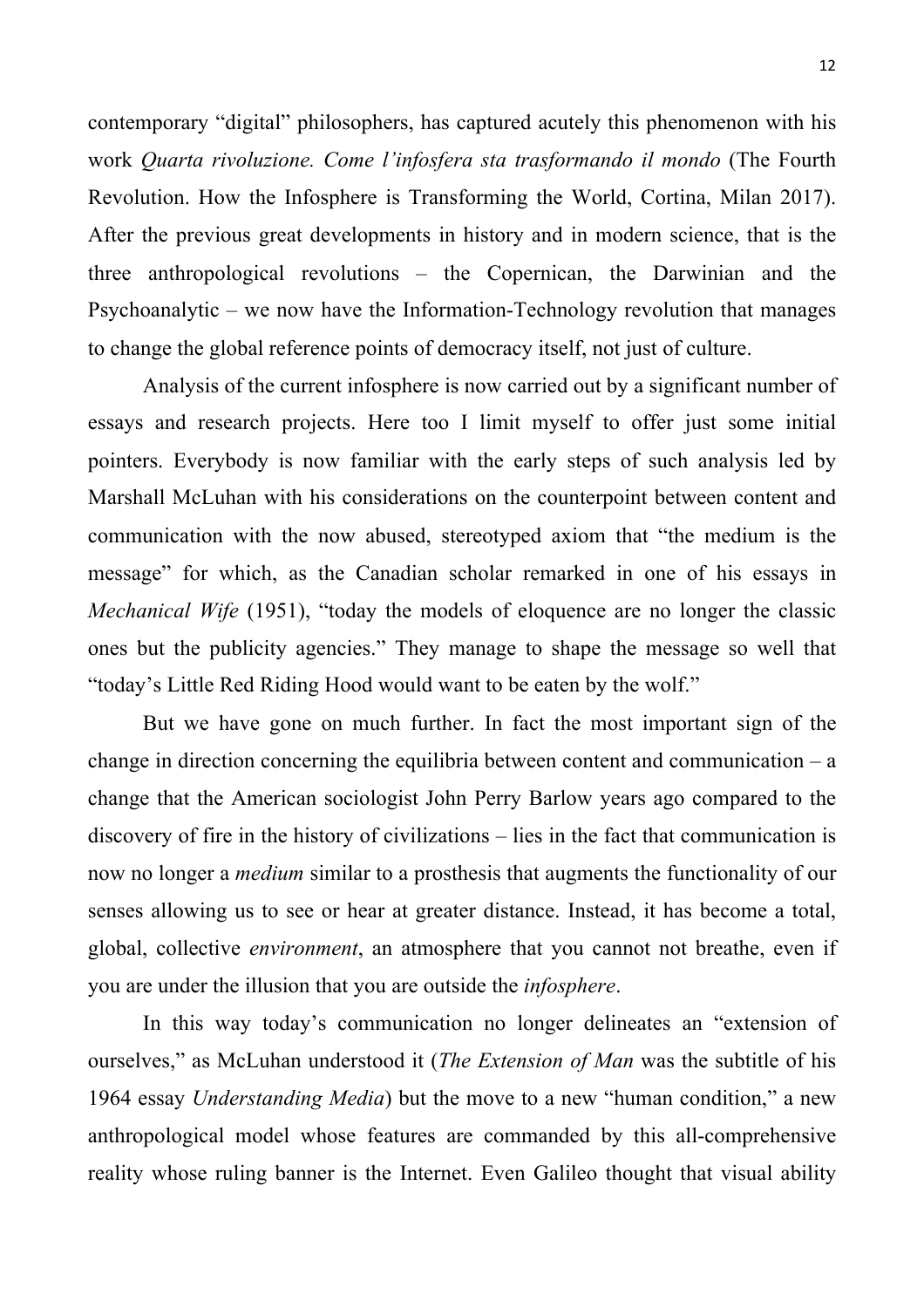was only being extended with the telescope, yet what followed was not just a cosmological revolution but also an epistemological and anthropological one where the human person was no longer the center of the universe (the "Copernican revolution"). And so we are immerged in a different "creation" compared to the primordial "creation."

There are already many new citizens fully immersed in this creation, those who since 2001 with Mark Prensky are called *digital natives*, compared to previous generations who can aspire at most to be "digital migrants," incapable – as happens with many immigrants – of losing their old accents. Immersed in this general and global "environment" it is always harder and more senseless to employ an apocalyptic rejection. Rather, we need to be sensitive and critically alert so as not to become "info-obese," that is totally integrated to use the famous antithesis of Umberto Eco's 1964 text *Apocalittici ed integrati* ("Apocalpyse Postponed").

## **Some vices of the info-technology communication**

There is no need then to fall into the impossible isolationism or radical criticism à la Popper who in the 1970s loudly contested the new communication when it was mainly television which was able, in his opinion, to put to sleep the critical spirit, to transform democracy into telecracy, and lead astray the ethical, aesthetic and veritative sense. Yet certainly some communicative vices do emerge that require caution and critical judgement, especially considering that the infosphere is now almost totalizing. The traditional means of communication are in fact in deep crisis as are the agencies such the Church, the State, the school, the press. I will seek then to present some reservations that this new general horizon raises.

At the purely linguistic level a basic problematic phenomenon emerges immediately: as with the citizens of biblical Babel, we risk not understanding ourselves and being incapable of dialogue, becoming victims of a sick communication, which is excessive both quantitatively and qualitatively, and is often injured by violence, approximate and clutching to stereotypes, to excess, vulgarity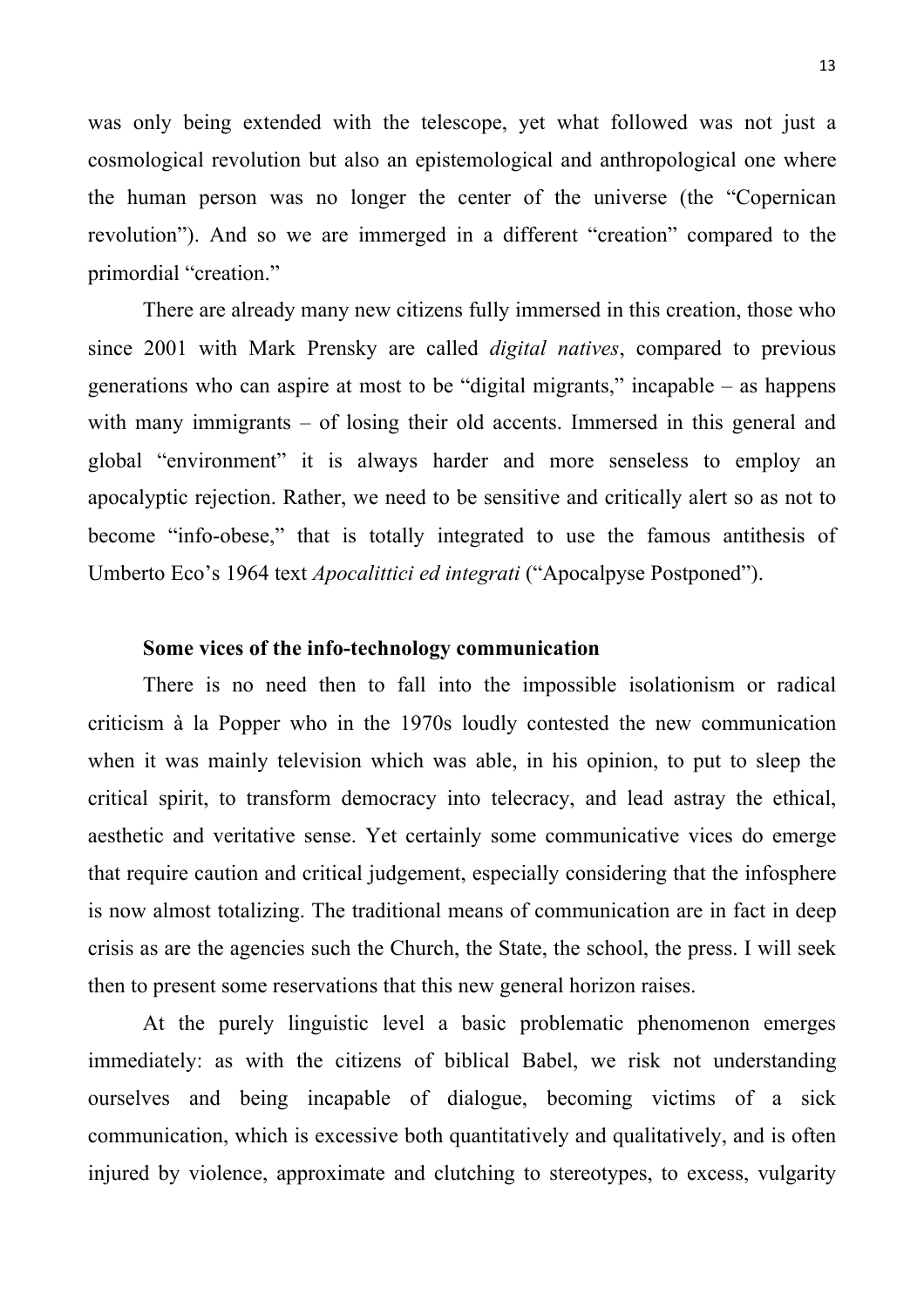14

and even falsification. We need, then, a campaign for **linguistic ecology**: an authentic "communication" – as the Latin root indicates – puts at the disposal of others (*cum*) a *munus*, that is a "gift," a "mission." It is then a sharing of values, thoughts, content, emotion.

A further reservation to be signaled concerns another info-technology phenomenon that is positive at first sight: the exponential *multiplication* of the *information* offered*.* This can lead to an agnostic relativism, an intellectual and moral anarchy, a weakening of ability to be critically selective in interpretation. The hierarchy of values becomes upended, the constellation of truths reduced to a game of variable opinions within the immense basket of information. Unexpectedly something formulated by Thomas Hobbes in his famous *Leviathan* (1651) occurs: "*Auctoritas non veritas facit legem*" (authority not truth makes the law), it is the powerful and dominating authority that determines the ideas, thoughts, choices, behavior, rather than objective truth in itself. The new authority is the prevailing public opinion that obtains more space and becomes more efficacious within this mass of data offered through the info-technological communication systems and so, thereby, creates "truth." Emblematic of these consequences to which we can be led – as mentioned above – is the triumph of *fake news*, the nonsense that ingrains itself into, is repeated and spreads through the Internet, regenerating as pseudo-objective truth.

Another critical note points at the degeneration implicit in a component that is positive in and of itself. Under the apparent "democratization" of communication, under the *deregulation* imposed by the globalization of info-technology that seems to be a principle of pluralism, under the very multitude of contents mentioned before, we find hiding the subtle operations of *homologation* and *control*. It is not by chance that the management of the networks are more and more being entrusted to the hands of the "mega-corporations" or centers of power that are able to orient, mold, shape to their own use (and to the needs of their markets and interests) the contents and data, creating thereby new models of behavior and thought. Examples of this are in the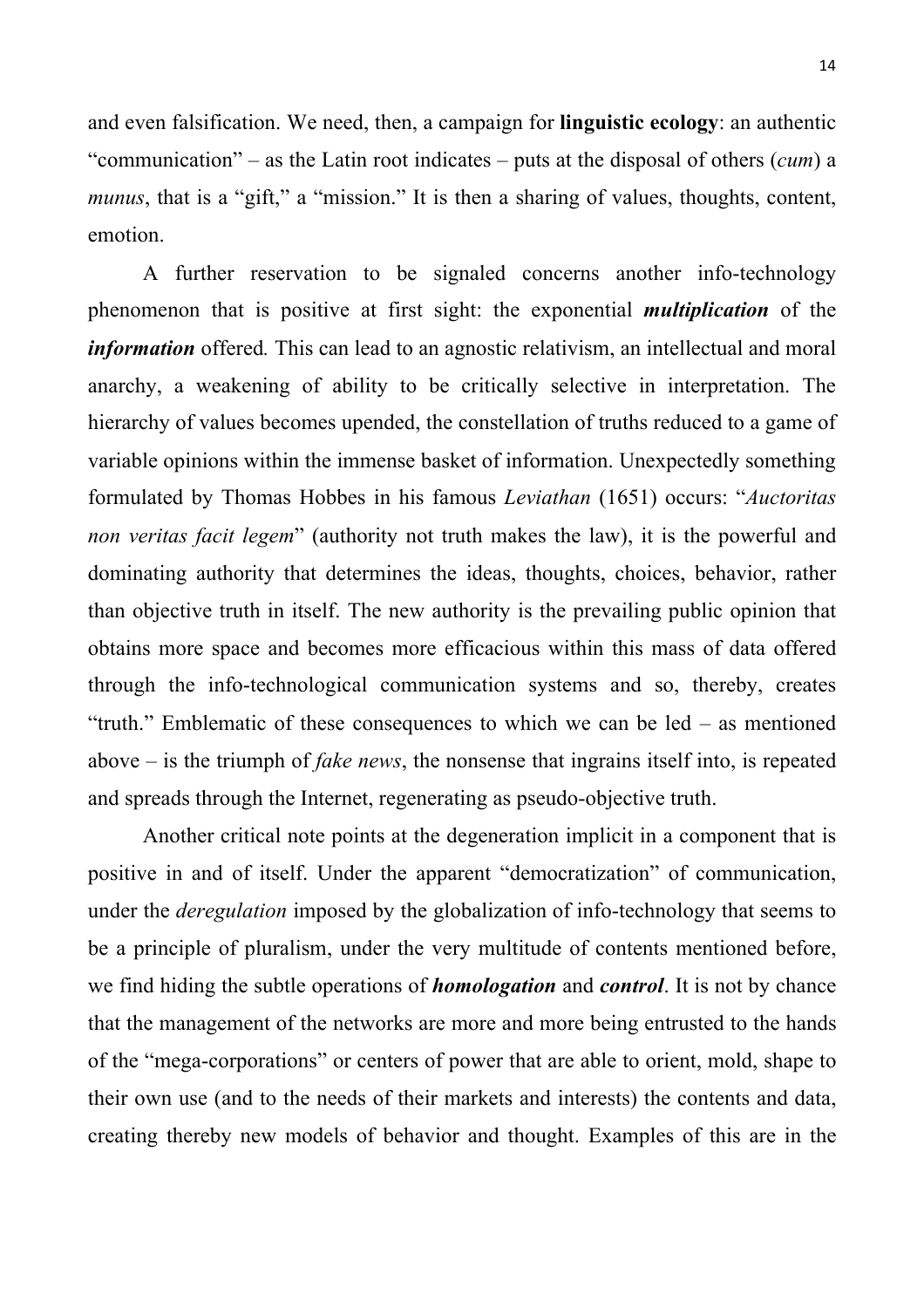recent cases tied to the socio-political use of Facebook data or the interference of external info-tech sources on national election campaigns.

And so we watch what has been brusquely called "a social lobotomy" which removes some consolidated values to replace them with other often artificial and alternative ones. Curiously, the French historian Alexis de Tocqueville in his work *Democracy in America* (1835-1840) had foreseen for the future of American society a system where "the citizen abandons his state of dependency for a moment to elect a patron and then subjugates himself again." This profile, in a sense, is well-adapted to today's info-technology society and the syndromes of dependency that it manages to create.

A final critical observation concerns the acceleration and multiplication of contacts and also their reduction to *virtuality*. As mentioned before, we are falling into an era of "cold" and lonely communication that explodes into forms of exasperation and perversion. On one side there is the sold-out intimacy of the "chat lines" or of Facebook, or the so-called reality shows in the sphere of television like Big Brother; there is here a violation of the subjective conscience, of interiority, of the personal sphere. On the other hand, there results a greater loneliness, a background of lack of understanding, a series of quid-pro-quos, a fragility of one's own identity, a lack of dignity. Barlow observed that as soon as computers multiplied and satellite dishes sprang up on the roofs of our houses, the people closed themselves in and shut their curtains. Paradoxically, the effect of moving toward a virtual reality and toward a mediatic world has been that of the separation between people and the death of a living and direct dialogue in the "village."

# **The realism of critique and the optimism of commitment**

Faced with this problematic horizon, there is a temptation to become discouraged or to give up, to see as unstoppable such a process destined to create a new human standard. What is certainly not Christian is the disincarnated stance taken by those who close themselves into their little ancient world, satisfying themselves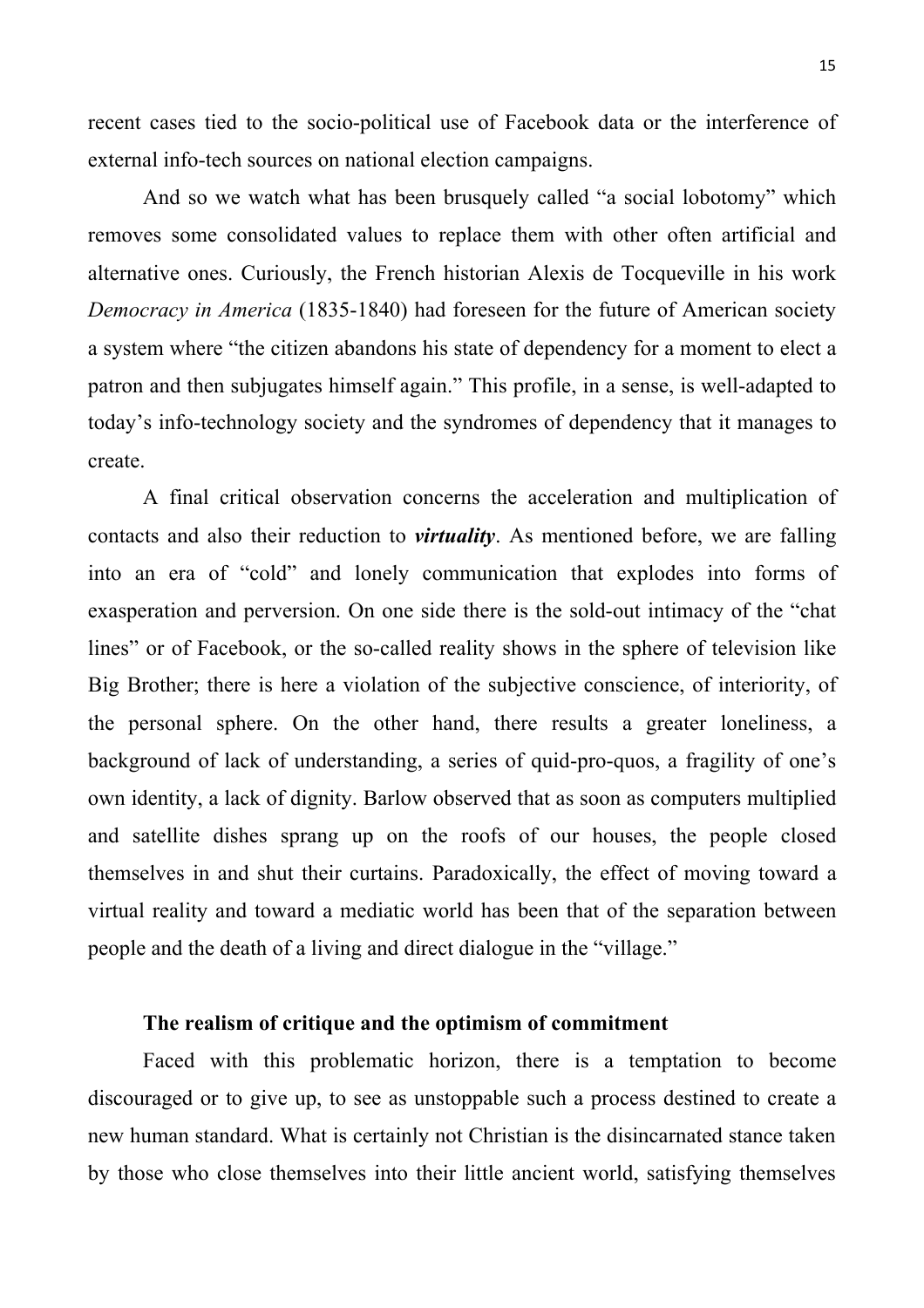with the rules of the past, deprecating the degenerations of the present era. This is true not least for the young people, as this is their world where they were born and find themselves at their ease.

Despite observing that the new mechanisms used to distinguish reality from manipulation and truth from lies, such as photography, cinema and television, have often been used precisely to make illusions, to manipulate and to deceive, the French philosopher and sociologist Edgar Morin, along with many other researchers looking at this phenomena, has demonstrated how the new communication can, in the final analysis, generate a richer and more complex reality that is even more fecund in human terms too. This is what we often find at the ecclesial level, in the proclamation and pastoral engagement through these new "media."

Realism of knowledge and criticism does not justify, though, pessimism in engagement. And this is particularly true for the believer and for the pastor. The challenges are strong, risky and dangerous but for this reason they require trust and courage, and awareness that the heart of the faith is in Revelation, or in the divine communication that breaks the ineffable silence of transcendence and opens to humanity. This is a dialogue that – in Christianity – sees the Son of God himself in action, after the voice of the prophets and the wisdom of Israel: "No one has ever seen God. It is the only Son, who is close to the Father's heart, who has made him known" (*John* 1:18). This communication follows through the apostles orally and becomes written in the early centuries.

It is important to note that it is the very magisterium of the Church in its highest expression that has constantly invited the Christian community not to adopt an isolationist, protective position but to enter into what is the "first modern areopagus," as Paul had done at Athens (*Acts* 17:22-32). It is well-known that the phrase just cited belongs to the 1990 encyclical *Redemptoris Missio*. St. John Paul II recognized there that a "new culture" was in place: it came "not just from whatever content is eventually expressed, but from the very fact that there exist new ways of communicating, with new languages, new techniques and a new psychology."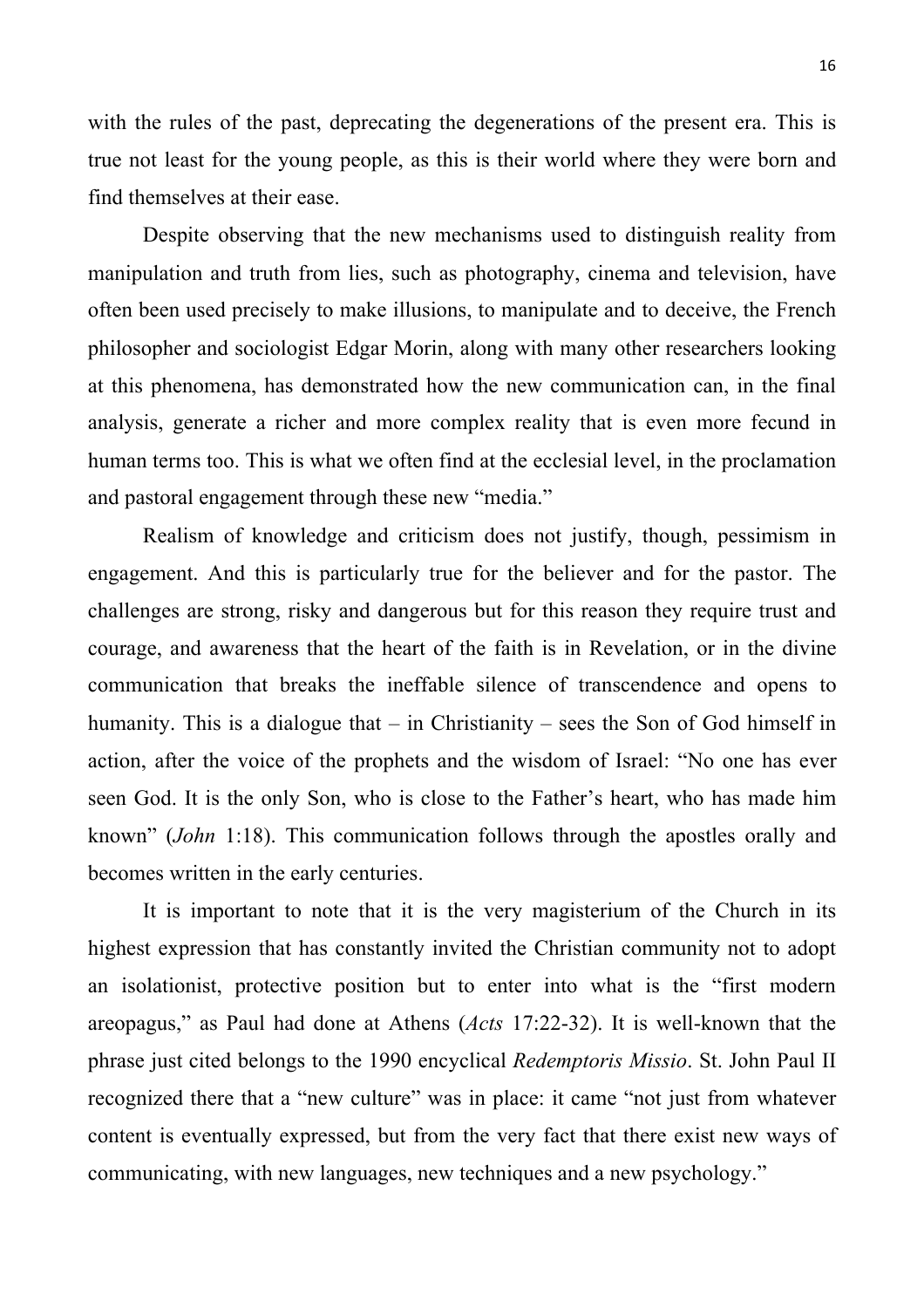The pope, indeed, was convinced that this culture "is unifying humanity and turning it into what is known as a 'global village.' The means of social communication have become so important as to be for many the chief means of information and education, of guidance and inspiration in their behavior as individuals, families and within society at large. In particular, the younger generation is growing up in a world conditioned by the mass media… It is also necessary to integrate that message into the 'new culture' created by modern communications" (no. 37). This is something seen in exemplary fashion by the impact of Pope Francis in the new "media" and also in his personal communication as well as his institutional communication (cf. *Evangelii Gaudium* no. 79).

In fact, he prefers the *coordinate* phrase to the *subordinate* phrase, that is he employs straightforward, essential, incisive declarations, abandoning the ramifications of a discourse that develops over a more complex structure. Often his affirmations can be contained in a *tweet*, squeezed into the perimeter of 140 (or 280) characters, a bit like what often happened with Jesus and his *lóghia* (for example, his "Give to Caesar what is of Caesar and to God what is of God," which in the original Greek of the Gospels counts more or less 50 characters). In a culture that leans on schematic essentiality, this simple, synthetic approach manages to acquire universal attention and capture followers, depriving the religious themes of the wordy rhetoric, the declamatory emphasis, the stereotyped "Church-speak." A Hebrew saying affirmed curiously but suggestively that "a grain of pepper is worth more than a basket of watermelons."

A second quality of the language of Pope Francis is his use of *symbol*, somewhat like Jesus who "told them nothing without a parable," according to the Evangelist Matthew (13:34). This is a key paradigm for contemporary culture which delights in the images projected onto the television or computer screens at the expense of textual reading or ideological abstraction. Now, in its constitutive structure, the genuine symbol manages to "put together" (following the etymology of this word) concrete reality, immediate experience, daily life with the transcendent,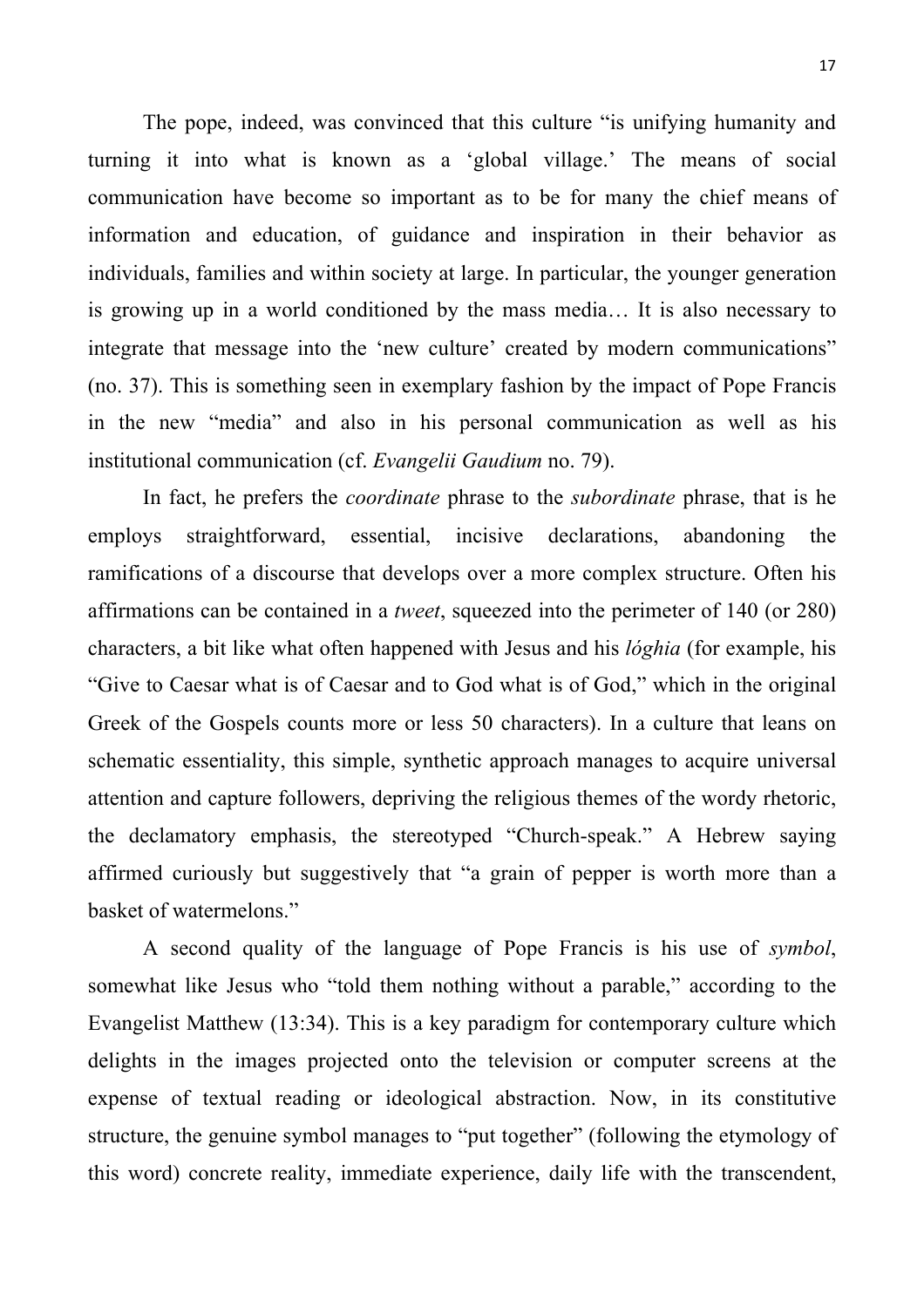the eternal, the infinite, the spirit. The symbols in the parables of Jesus are, here, exemplary as they start with the terrain, the plants, animals, domestic and social issues, and ascend up to the Kingdom of God (famous due to the parable that begins "The Kingdom of heaven is like …"). Similarly, who does not know some of the images used by Pope Francis, like the "existential peripheries" or "the smell of sheep" or "the shroud has no pockets" or "corruption stinks" or the "Church going forth" or the "field hospital" or the "piecemeal third world war" and so on?

Moreover, if we look back to the Second Vatican Council, we find the appeal to recognise that the instruments of social communication "can be of great service to humanity, contributing greatly to our spiritual enrichment as well as to the spread and support of the Kingdom of God (*Inter Mirifica* no. 2). In the apostolic exhortation *Evangelii Nuntiandi*, Paul VI signaled in 1975 the hesitations that had caused a "split between the Gospel and culture" (no. 20), a multifaceted hiatus not only in communications but also in the arts, in music, in culture and society generally. He was quick to warn: "The Church would feel guilty before the Lord if she did not utilize these powerful means" (n. 45). It is surprising to see how the technical language of the computer is curiously near to the theological one, changing some of its terms such as *icon*, *save*, *convert*, *justify*, words that belong to the Sacred Scriptures, which seem so distant in temporal and ideological terms.

So it is indispensable that we continue to elaborate a theological and pastoral reflection on communication itself in this age of the Internet and on the ways the proclamation of the Gospel can be grafted on to it. At the root, then, is the belief that the network is a "dominion" that has great spiritual potential. Research is needed to develop a pastoral grammar that communicates. This concern must involve not just the "technicians" of the digital civilization but also the ecclesial workers in their continual and constant engagement with the contemporary anthropological figure of the digital native and with the new social-networked society, and especially with the world of the young.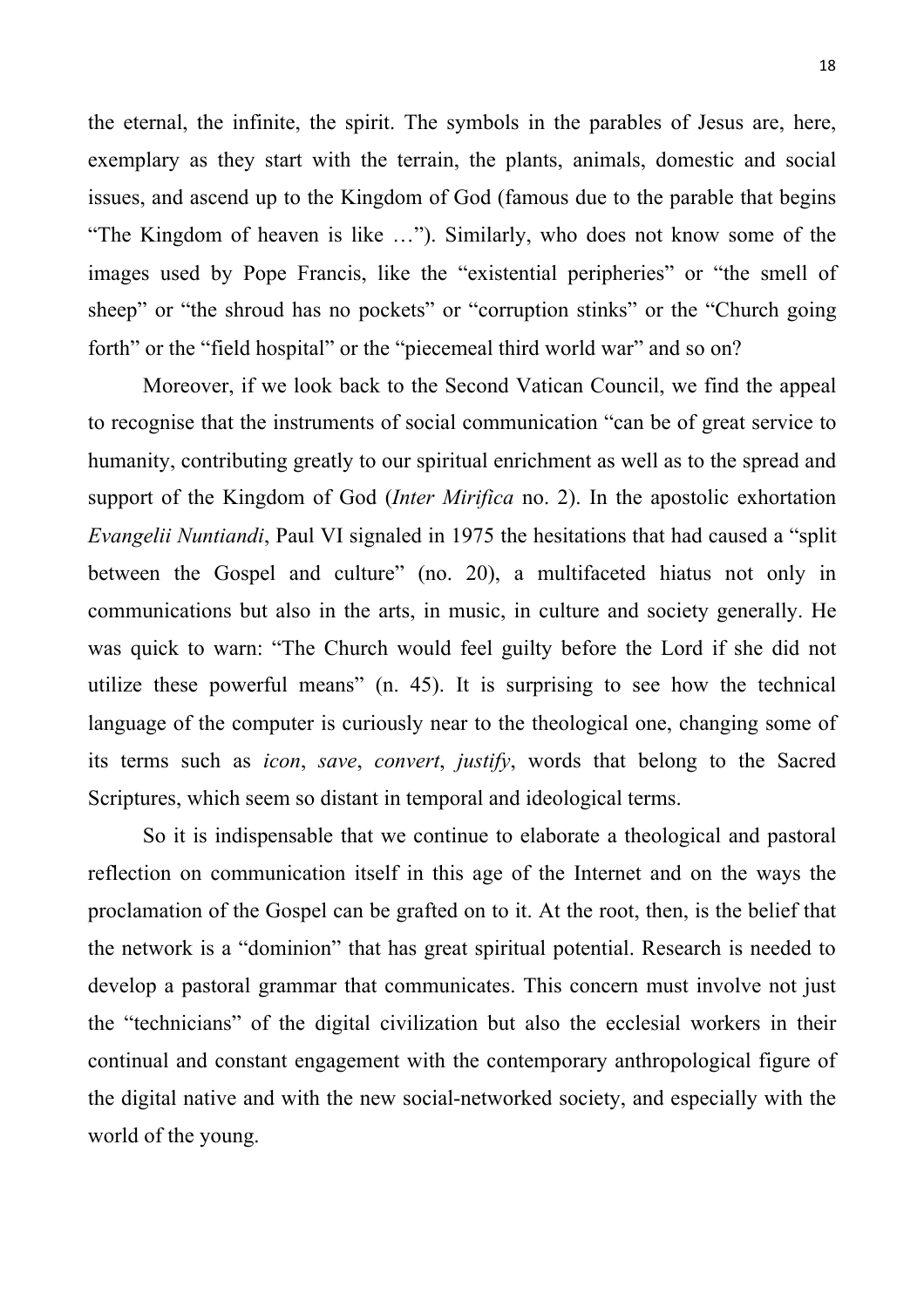# **A CONCLUSION: "HUMAN NATURE"**

In this brief look at some paradigm shifts, we have mentioned the fluidity faced by *human nature*, one of the classic categories of anthropology. A sort of cultural earthquake has struck it in recent years undermining its foundations. The atmosphere is that which Max Weber adverted to in identifying the current "polytheism of values." The consequences have been the dominance of interpretation over objective data, the primacy of subjectivity, the rule of the relative over the absolute.

The question then becomes substantially the following: In this pluralism, is it possible to recover a shared concept of "human nature" that stops us from being satisfied by simple social procedurality? To respond to this key question, we go back to look at western thought through the two great hermeneutical rivers that, despite being full of tributaries, branches and affluents, are clearly identifiable in their journeys. The first has its ideal source in Aristotelian thought which drew on the metaphysical matrix of being to formulate the concept of human nature. The basis is objective, then, being written in the very reality of the person, and is a necessary polar star for ethics.

For centuries in philosophy and theology this dominant conception was graphically written in the mediaeval scholastic motto *Agere seguitur esse*, the oughtto-be comes from being; ontology precedes deontology. This rather unshakable manner of framing the issue was challenged during the modern era, especially when – starting with Descartes and the recognition of the importance of subjectivity (*cogito ergo sum*) – personal liberty is placed at the center. In this manner, a second river evolved with its source in Kantian thought: the matrix now is the subject's practical reason upheld by the categorical imperative, the "you must." To the command of "reason" – the moral law written in the conscience – is added "practice," that is the concrete determination of the ethical contents, guided by some general norms, like the Jewish and Christian "golden rule" ("do not do to others what you would not wish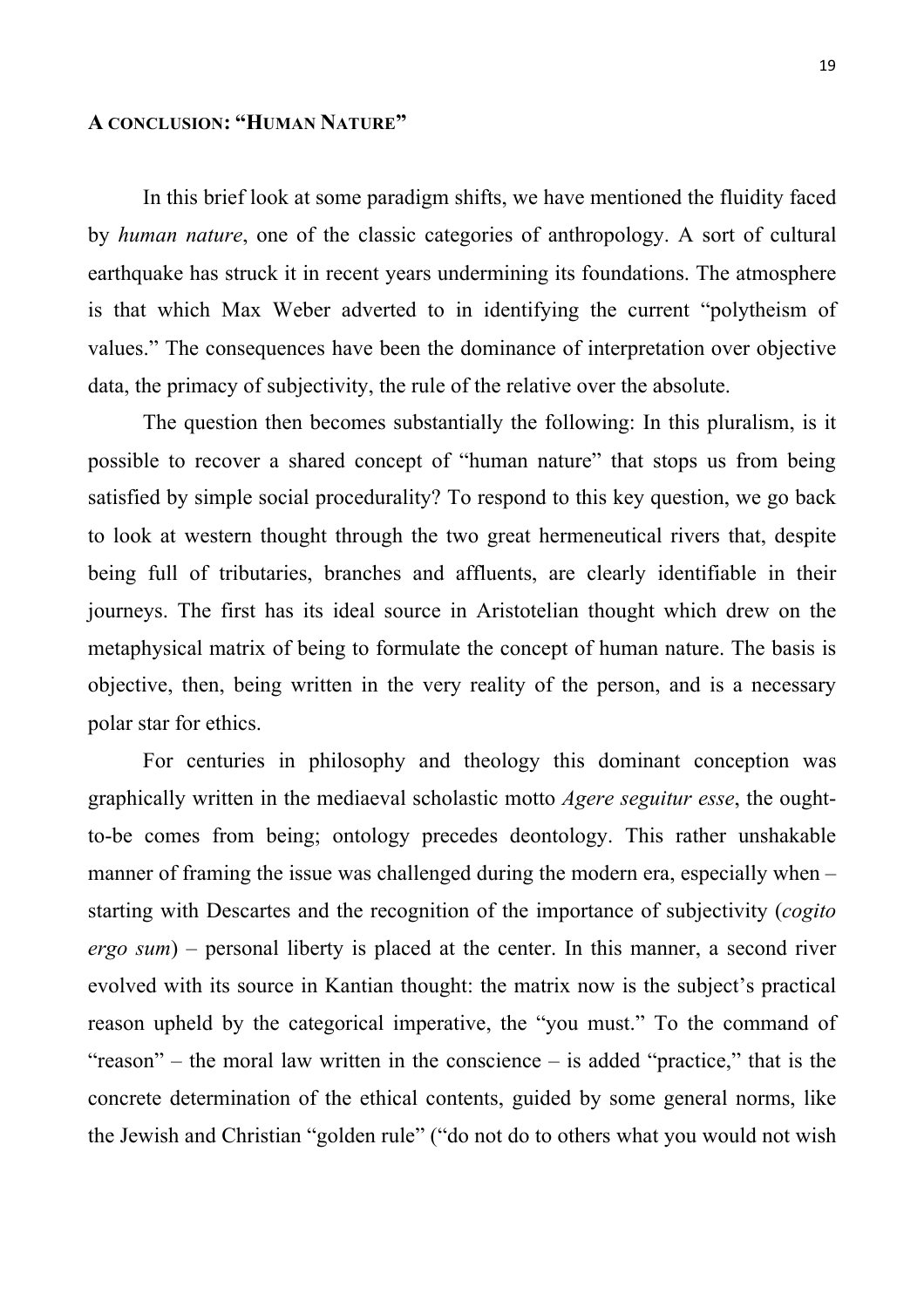done to you" and "do to others what you want others to do to you") or the "secular" principle of not treating any person ever as a means but as an end.

After Aristotelian metaphysics had long been broken down, we then saw during the contemporary period the dissolution of Kantian universal reason notwithstanding its own "solidity." And so we found ourselves on the soft ground where all foundations are dissolved, where "disenchantment" has wiped out all talk of values, where secularization has put moral choices into the sphere of social consent alone and its utility for the self or for the many, where multiculturalism has produced not only a religious polytheism, but also ethical pluralism. The ought-to-be that was written into being, or into the subject, was replaced by just a procedural norm, or an adhesion to the dominant customs (*mores*), i.e. existentially shared models and behavioral models that are by nature changeable.

Can we react to this outcome that leads to the current multi-branched ethical delta and recompose a new phenotype of "human nature" that keeps some of the waters of those two rivers without the rigidity of their ideological maps? Many maintain that it is possible to create a new model centered on an absolute other, the dignity of the human person, taken in the person's relational quality. In this way, the two components of objectivity (dignity) and subjectivity (person) would be united, tied together by the relation with the neighbor, as human nature is not monadic but dialogical, not cellular but organic, not solipsistic but communion. This is the project of the personalist philosophy (we think of the contributions of Lévinas, Mounier, Ricoeur, Buber).

This is also at the basis of biblical anthropology itself, beginning with the first page of the Book of Genesis, where the divine "image" in the human creature was further explained through its being "male and female": "God created Adam in his image; in the image of God he created him: male and female he created them" (*Genesis* 1:27). The transcendence present in humanity is then to be seen not so much in the soul (as would be said later especially by Christian tradition) but in the relation of love and fecund giving that unites man and woman, making them the reflection of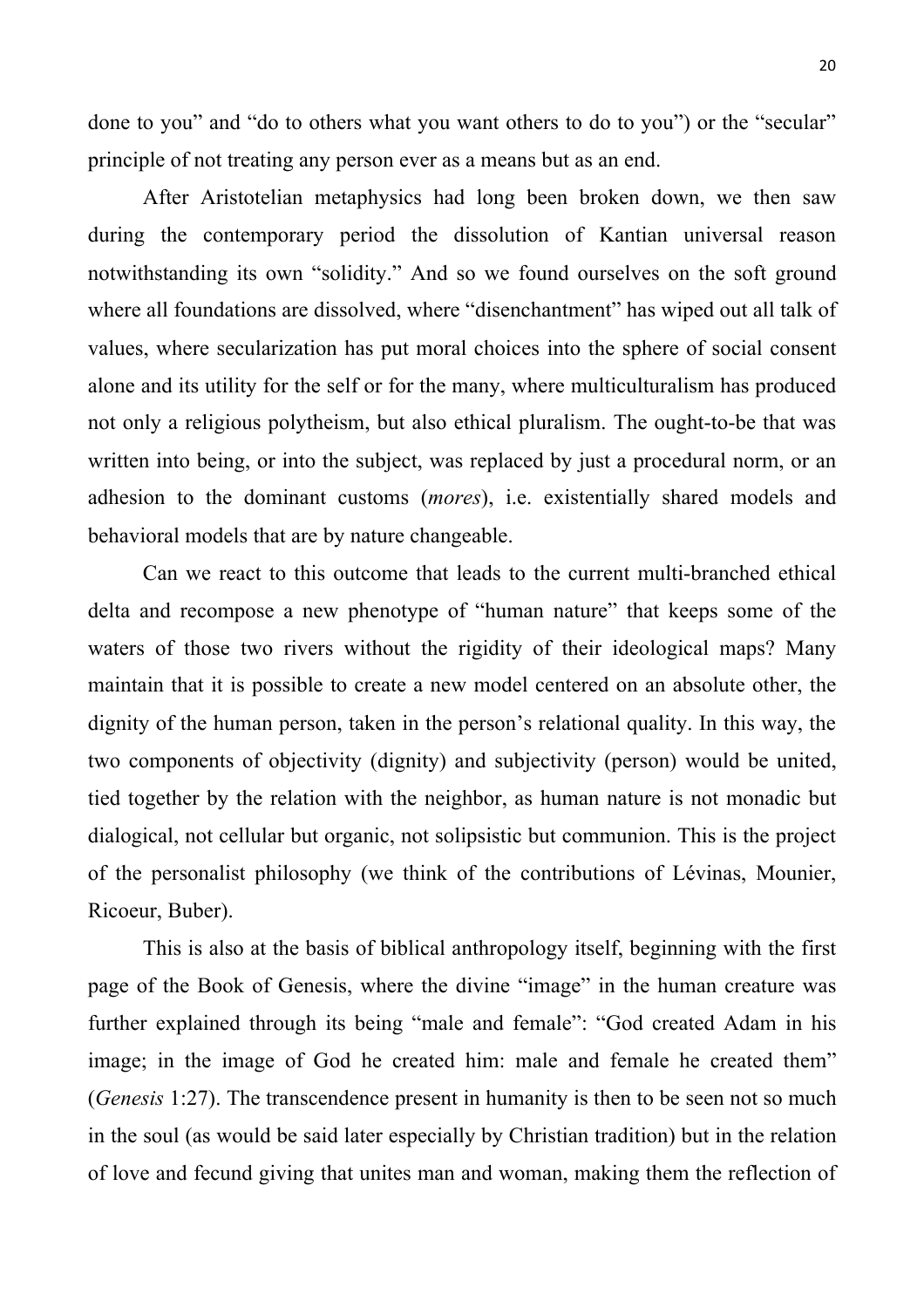the creator God. In this way, in a greater interpersonal space we see configured the moral, existential and religious concept of love and solidarity, joined in a delicate equilibrium with the need for justice and considered as structural for "human nature."

Conceived this way, it recovers a series of classical ethical categories that could give substance to its coming into being. Let us try to list some. Above all the virtue of justice that is structurally *ad alterum* and that Roman law had codified into the principle *Suum cuique tribuere* (or *Unicuique suum*): to each person must be recognized a dignity that affirms his or her unicity and universality by virtue of their belonging to humanity. Along the same lines is found the Judeo-Christian culture with the Decalogue that evokes the fundamental rights of the person to religious liberty, to life, love, honor, freedom, property. In this same perspective can be found the "golden rule."

Moreover, the fundamental moral imperative should be built starting from a relational personal ontology, founded above all on the universal and Christian figure of the "neighbor" and on the logic of love in its reciprocity and also in its gratuity and abundance. To explain this in biblical terms known to all: "Love your neighbor as yourself" (reciprocity), but also "there is no greater love than to give your own life for the person you love" (donation). Finally, in the more complete sense, the dialogue "I – You" also contains – as the above-mentioned Ricouer suggested – a "third," that is all humanity, even those we do not meet and do not know but belong to the shared human reality.

This is the choice that the French philosopher defined as "migrating into other people's memories," a particularly desired commitment from the current European historical context with its many migratory flows and the relative remixing of cultures. This is used to justify the function of a politics dedicated to building fair and solidarity-based structures for all of society. The reflection around these themes is naturally wider and more complex and open to being applied in many contexts. However, it could be founded on a simple piece of given data, that is on our most